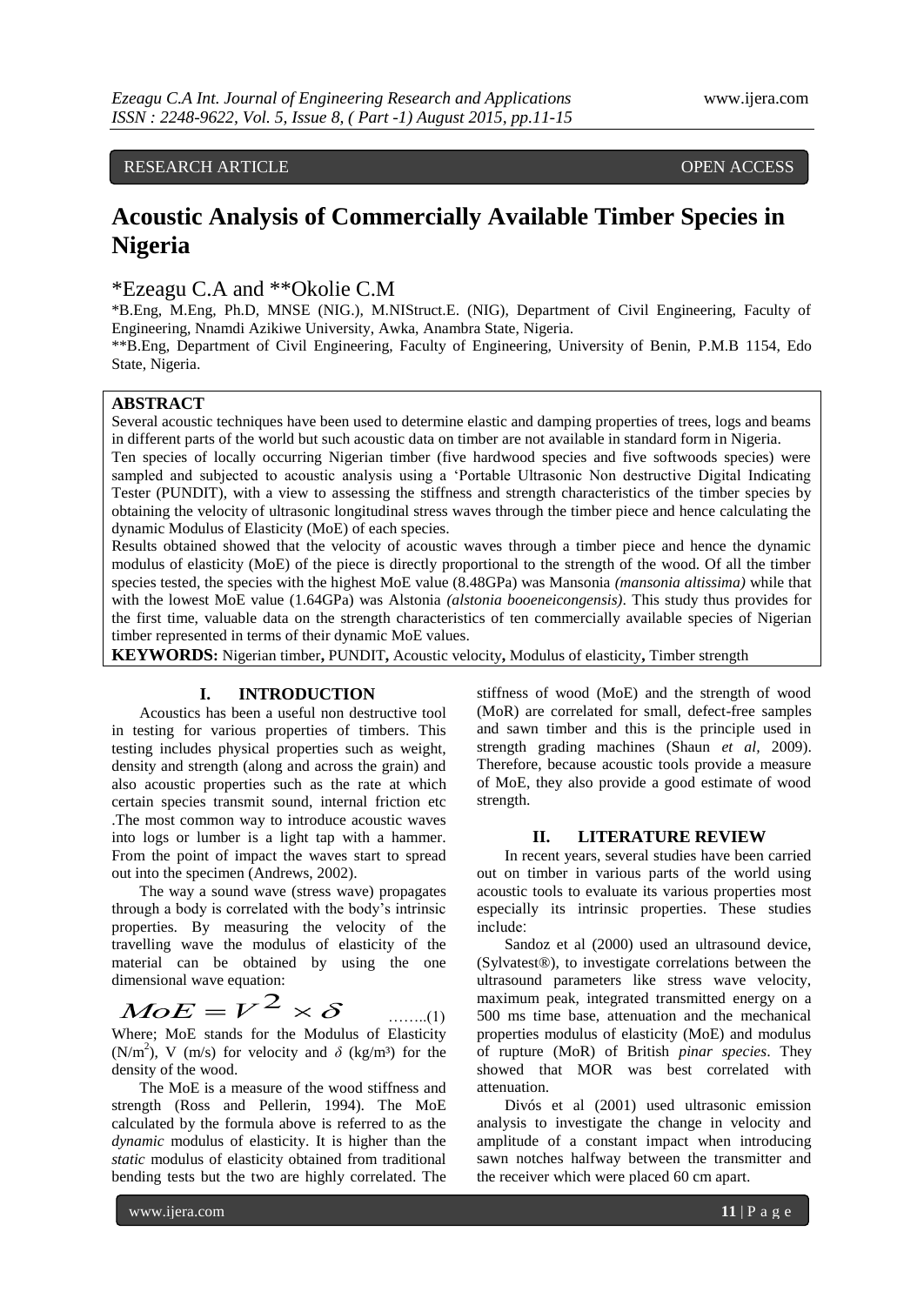Cown (1973) used ultrasonic acoustic tests to examine 10-year-old radiata pine trees which had undergone severe silvicultural treatments

Feeny *et al* (1996) conducted experiments to test the hypotheses that acoustic tools provide reliable non-destructive predictions of mechanical properties of Scots pine (*Pinus sylvestris* L.) and that these allow comparisons of the timber quality between stands with different silvicultural histories.

Grabianowski (2003) conducted an assessment into the use of non destructive methods including acoustic methods in the testing and evaluation of Australian timber species.

Pape (1999) used acoustic emission analysis to investigate Norway spruce specie and reported that thinning reduced the juvenile wood content in stands of Norway spruce (Picea abies).

Ross and Pellerin (1994) conducted research to evaluate the use of acoustic speed in assessing the quality of standing trees in Canada.

Hansen, (2006) conducted experiments to determine the elastic and damping properties of laminated beams of Australian *pinus radiata* specie

using an acoustic tool׃ The "PULSE" multi-channel analyser which is a sophisticated acoustic tool that can measure a variety of acoustic parameters.

From the literature reviewed, it is observed that there have been no studies that have employed the use of acoustic analysis to evaluate the properties of locally occurring timber species in Nigeria, hence the fundamental reason for this study.

# **III. METHODOLOGY**

# **Apparatus:**

- Portable Ultrasonic digital indicating tester (PUNDIT)
- Weighing balance
- Meter rule

#### **PROCEDURE (as guided by Eurocode 5**, **referencing prEN 408 and prEN 1193)**.

Ten species (five hardwoods and the five softwoods) of locally grown, commercially available species of Nigerian timber were chosen for the study. The species of timber chosen are as follows:

Table 1. List of timber species used for the study.@ Source NCP 1973

|    | <b>HARDWOODS</b>               | <b>SOFTWOODS</b>                     |
|----|--------------------------------|--------------------------------------|
| 1. | Okan (cylicodiscus gabunensis) | Alstonia (alstonia booeneicongensis) |
|    | Mahogany (khaya ivorensis)     | Ohia (celtis zenkeri)                |
| 3. | Mansonia (mansonia altissima)  | Homba (pycnanthus angolensis)        |
| 4. | Ekki (lophira alata)           | Obeche (triplochiton sclexylon)      |
|    | Danta (neogrodonia verifera)   | Ayo (holoptelea grandis)             |

Five samples each were provided for the ten timber species and so a total of fifty timber samples were provided for the experiment. The selected size of all the samples used was chosen as  $(100\times100\times100)$ mm.

- The test pieces (timber samples) were conditioned under room temperature of  $20^{\circ}$ C  $\pm$  $2^{\circ}$ C and  $65\% \pm 5\%$  relative humidity environment until constant mass was achieved (less than 1% variation in 2 hours).
- The test pieces were then properly cleaned to get rid of sand and other particles that may interfere with results.
- The PUNDIT device was switched on, set up and standardized using the standard bar by ensuring that the instrument read 56.7µs (micro seconds) when the transducers were directly coupled with the standard bar.
- Starting from the hardwoods, the timber samples were tested by direct method by placing the two flat contact 150kHz transducers (transmitter and receiver) at both ends (opposite ends) of the sample and the transit time displayed on the screen was recorded. For every test piece the ultrasonic test was carried out twice: firstly the

timber sample was tested parallel to the grain and secondly it was tested perpendicular to the grain.

- After a timber sample had been ultrasonically tested it was weighed to obtain the weight which was required to calculate the density.
- At the end of the experiment all results were carefully and properly recorded and documented for processing.

# **IV. RESULTS**

The acoustic velocities of the samples were calculated using the formula:

$$
acoustic velocity = \frac{path length}{transit time}
$$
 (2)

The densities of the wood samples were calculated using the formula:

$$
density = \frac{mass}{volume} \tag{3}
$$

The dynamic modulus of elasticity (MoE) of the wood samples was calculated using the formula:

$$
MoE = \rho V^2 \tag{4}
$$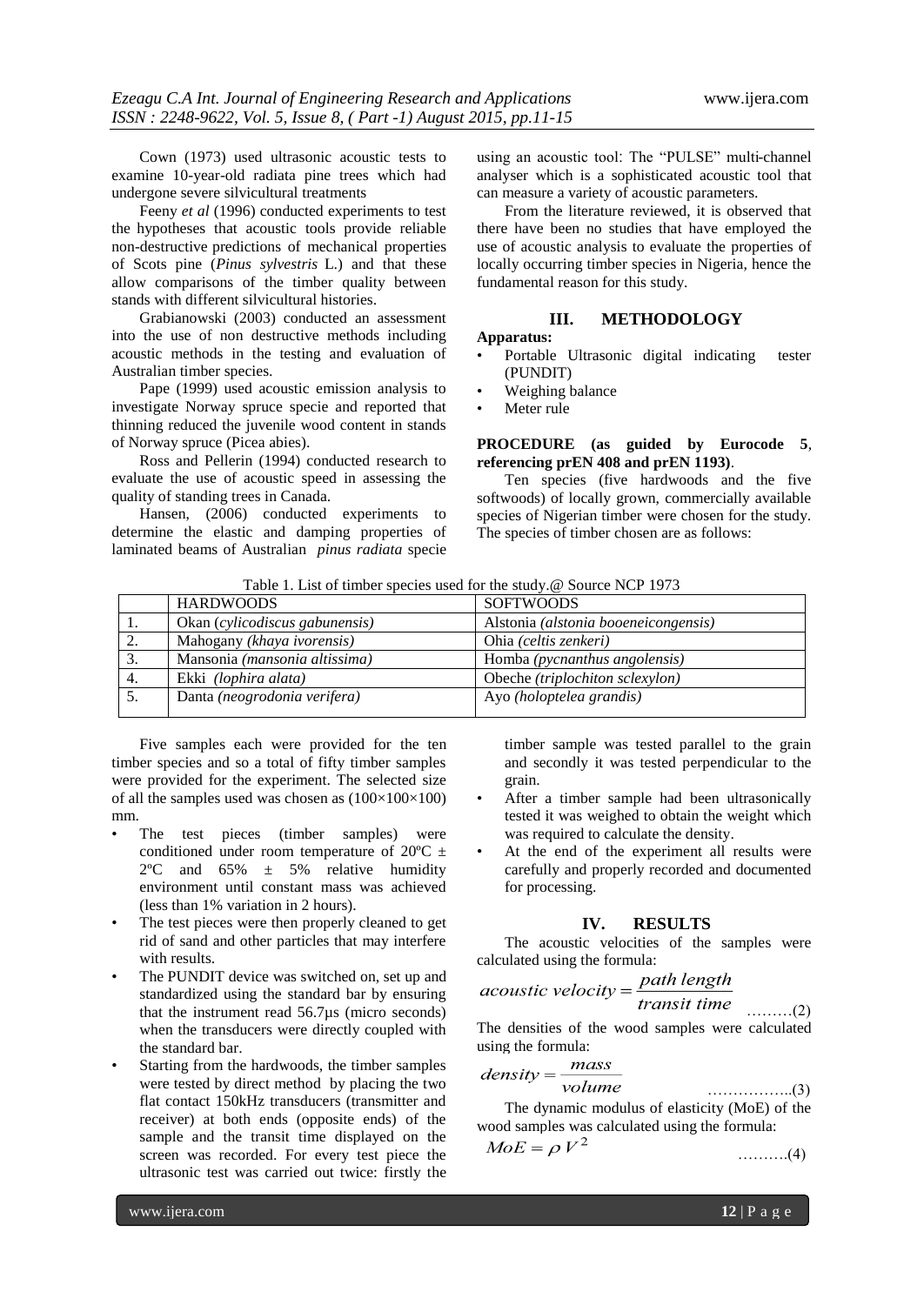Where:  $\beta$  is the density of the sample in Kg/m<sup>3</sup> and *V* is the acoustic velocity of the sample

|                | <b>WOOD TYPES</b>     | Table 2. MoE of the timber species from experimental results and computation.<br><b>ACOUSTIC</b> | <b>DENSITY</b> | MoE   |
|----------------|-----------------------|--------------------------------------------------------------------------------------------------|----------------|-------|
|                |                       | VELOCITY (m/s)                                                                                   | $(Kg/m^3)$     | (GPa) |
|                | <b>HARDWOODS</b>      |                                                                                                  |                |       |
| 1              | <b>OKAN</b>           |                                                                                                  |                |       |
|                | Sample 1              | 2437.84                                                                                          | 962            | 5.72  |
|                | Sample 2              | 2434.87                                                                                          | 966            | 5.73  |
|                | Sample 3              | 2440.81                                                                                          | 960            | 5.72  |
|                | Sample 4              | 2439.62                                                                                          | 964            | 5.74  |
|                | Sample 5              | 2437.24                                                                                          | 961            | 5.71  |
| 2              | <b>MAHOGANY</b>       |                                                                                                  |                |       |
|                | Sample 1              | 2560.16                                                                                          | 1049           | 6.88  |
|                |                       | 2562.13                                                                                          | 1051           | 6.90  |
|                | Sample 2              |                                                                                                  | 1043           |       |
|                | Sample 3              | 2556.89                                                                                          |                | 6.82  |
|                | Sample 4              | 2562.79                                                                                          | 1046           | 6.87  |
|                | Sample 5              | 2558.20                                                                                          | 1045           | 6.84  |
| 3              | <b>MANSONIA</b>       |                                                                                                  |                |       |
|                | Sample $\overline{1}$ | 2699.05                                                                                          | 1166           | 8.49  |
|                | Sample 2              | 2699.05                                                                                          | 1171           | 8.53  |
|                | Sample 3              | 2696.14                                                                                          | 1160           | 8.43  |
|                | Sample 4              | 2701.97                                                                                          | 1159           | 8.46  |
|                | Sample 5              | 2704.90                                                                                          | 1163           | 8.51  |
| $\overline{4}$ | <b>EKKI</b>           |                                                                                                  |                |       |
|                | Sample 1              | 2623.98                                                                                          | 1135           | 7.81  |
|                | Sample 2              | 2621.23                                                                                          | 1139           | 7.83  |
|                | Sample 3              | 2623.29                                                                                          | 1133           | 7.80  |
|                | Sample 4              | 2627.43                                                                                          | 1130           | 7.80  |
|                | Sample 5              | 2625.36                                                                                          | 1139           | 7.85  |
| 5              | <b>DANTA</b>          |                                                                                                  |                |       |
|                | Sample 1              | 2514.46                                                                                          | 1020           | 6.45  |
|                | Sample 2              | 2511.93                                                                                          | 1019           | 6.43  |
|                | Sample 3              | 2517.62                                                                                          | 1011           | 6.41  |
|                | Sample 4              | 2515.72                                                                                          | 1025           | 6.49  |
|                | Sample 5              | 2513.19                                                                                          | 1022           | 6.46  |
|                |                       |                                                                                                  |                |       |
|                | <b>SOFTWOODS</b>      |                                                                                                  |                |       |
| 1              | <b>ALSTONIA</b>       |                                                                                                  |                |       |
|                | Sample 1              | 2129.02                                                                                          | 362            | 1.64  |
|                | Sample 2              | 2131.74                                                                                          | 365            | 1.66  |
|                | Sample 3              | 2129.93                                                                                          | 359            | 1.63  |
|                | Sample 4              | 2127.21                                                                                          | 363            | 1.64  |
|                | Sample 5              | 2127.66                                                                                          | 360            | 1.63  |
| 2              | <b>OHIA</b>           |                                                                                                  |                |       |
|                | Sample 1              | 2316.96                                                                                          | 855            | 4.59  |
|                | Sample 2              | 2315.35                                                                                          | 859            | 4.60  |
|                | Sample 3              | 2319.65                                                                                          | 855            | 4.60  |
|                | Sample 4              | 2317.50                                                                                          | 857            | 4.60  |
|                | Sample 5              | 2316.42                                                                                          | 852            | 4.57  |
| 3              | <b>HOMBA</b>          |                                                                                                  |                |       |
|                | Sample 1              | 2158.43                                                                                          | 364            | 1.70  |
|                | Sample 2              | 2155.64                                                                                          | 363            | 1.69  |
|                | Sample 3              | 2159.83                                                                                          | 362            | 1.69  |
|                |                       |                                                                                                  |                |       |
|                | Sample 4              | 2159.36                                                                                          | 367            | 1.71  |

www.ijera.com **13** | P a g e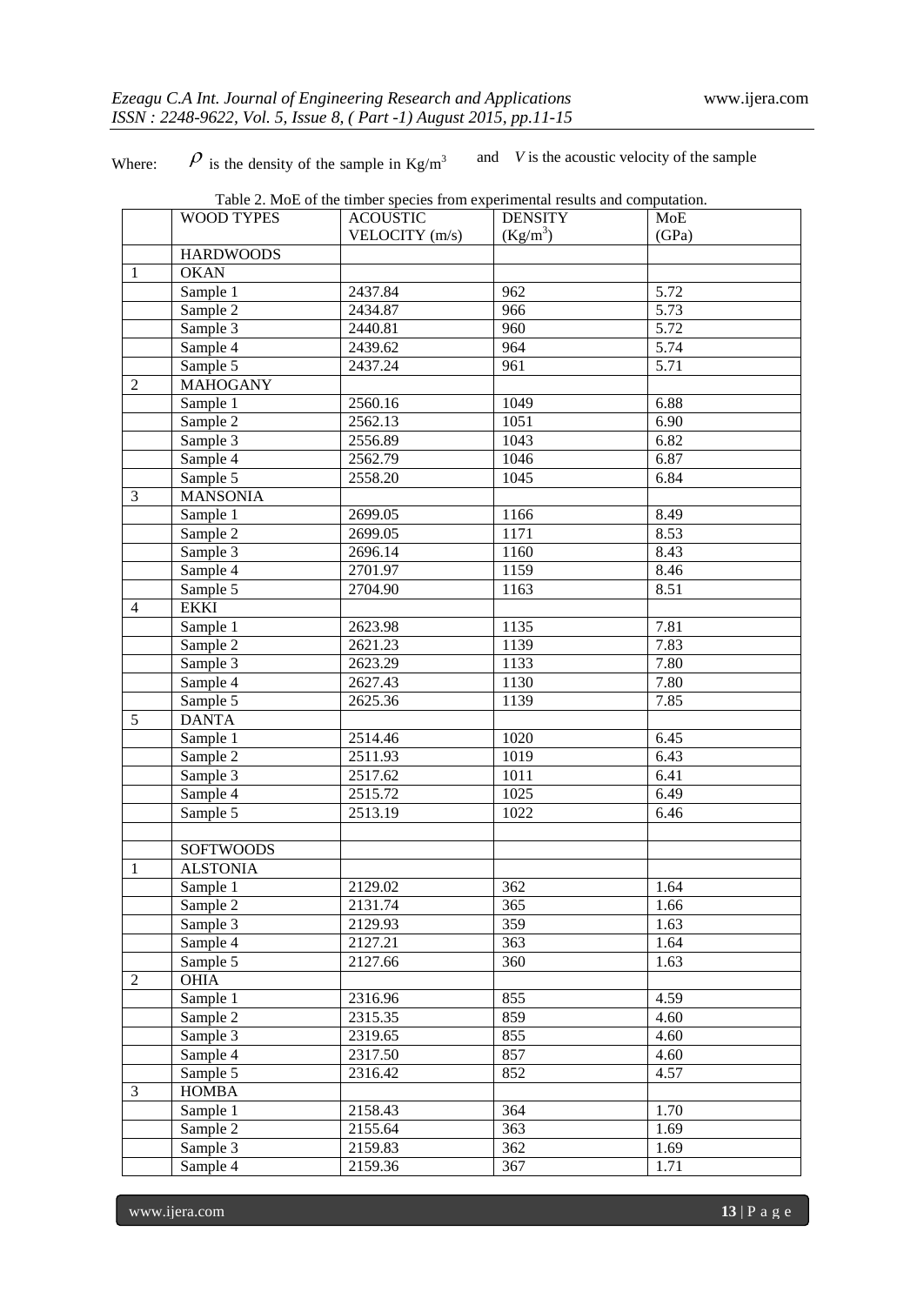*Ezeagu C.A Int. Journal of Engineering Research and Applications* www.ijera.com *ISSN : 2248-9622, Vol. 5, Issue 8, ( Part -1) August 2015, pp.11-15*

|                | Sample 5      | 2157.50 | 361 | 1.68 |
|----------------|---------------|---------|-----|------|
| $\overline{4}$ | <b>OBECHE</b> |         |     |      |
|                | Sample 1      | 2222.72 | 550 | 2.72 |
|                | Sample 2      | 2224.20 | 552 | 2.73 |
|                | Sample 3      | 2221.73 | 547 | 2.70 |
|                | Sample 4      | 2221.24 | 549 | 2.71 |
|                | Sample 5      | 2224.69 | 551 | 2.73 |
| 5              | <b>AYO</b>    |         |     |      |
|                | Sample 1      | 2238.64 | 650 | 3.26 |
|                | Sample 2      | 2240.65 | 657 | 3.30 |
|                | Sample 3      | 2242.15 | 655 | 3.29 |
|                | Sample 4      | 2236.64 | 653 | 3.27 |
|                | Sample 5      | 2241.65 | 656 | 3.32 |

Table 3. MoE (Average) of the timber species computated.

|                | $\sim$ $\sim$<br>، ب<br><b>TIMBER SPECIES</b> | $\mathbf{1}$ $\mathbf{1}$<br>MoE (Average)<br>(Gpa) |
|----------------|-----------------------------------------------|-----------------------------------------------------|
|                |                                               |                                                     |
|                | <b>HARDWOODS</b>                              |                                                     |
| $\mathbf{1}$   | Okan                                          | 5.72                                                |
| $\overline{2}$ | Mahogany                                      | 6.86                                                |
| $\overline{3}$ | Mansonia                                      | 8.48                                                |
| $\overline{4}$ | Ekki                                          | 7.82                                                |
| 5              | Danta                                         | 6.45                                                |
|                |                                               |                                                     |
|                | <b>SOFTWOODS</b>                              |                                                     |
| $\mathbf{1}$   | Alstonia                                      | 1.64                                                |
| $\overline{2}$ | Ohia                                          | 4.59                                                |
| $\mathfrak{Z}$ | Homba                                         | 1.69                                                |
| $\overline{4}$ | Obeche                                        | 2.72                                                |
| 5              | Ayo                                           | 3.29                                                |

#### **V. DISCUSSION**

As mentioned earlier in the introduction of this study; timber shows great variation even within the same piece of wood. This is evident in this study as observed during the process of weighing the samples as can be seen in table 2 to 3. It is observed that for a given specie of wood, different samples of the wood with the same dimensions show different weight characteristics and hence different densities. This indicates that the physical properties of wood are not entirely the same at every point on the wood log. This is a testament to the inhomogeneous property of wood.

It is also observed from the study that the relationship between the transit time of acoustic waves through timber and the strength of the timber is that of indirect proportionality: the stiffer the timber piece, the shorter the time it takes for acoustic waves to travel through it. This phenomenon can be understood by appreciating the wave properties of sound. Acoustic wave is a type of sound wave and so is subject to reflection, refraction and deflection within a medium. In stiff (hard) timber specie the internal particles of the timber are closely spaced and

compacted with little voids within the entire piece. As a result of this compact nature of the particles the sound (acoustic wave) is able to travel relatively undisturbed through the timber piece and hence the time taken is short but in weak (soft) specie there are significant voids within and between particles and hence the acoustic wave experiences a lot of reflection and deflection within the timber piece thereby resulting in transit time of the wave being long.

A direct inference from the above explained phenomenon is that: the acoustic velocity of a timber piece and hence the MoE is directly proportional to its strength.

# **VI. CONCLUSION**

Acoustic analysis is a valuable tool in the assessment of timber either in standing trees or in cut logs. The speed of acoustic waves through a piece of timber is a direct reflection of the strength of the timber. From the final results of this study, it is seen that the denser and hence the harder the wood; the shorter the transit time and hence the higher the acoustic velocity of the sound wave through the